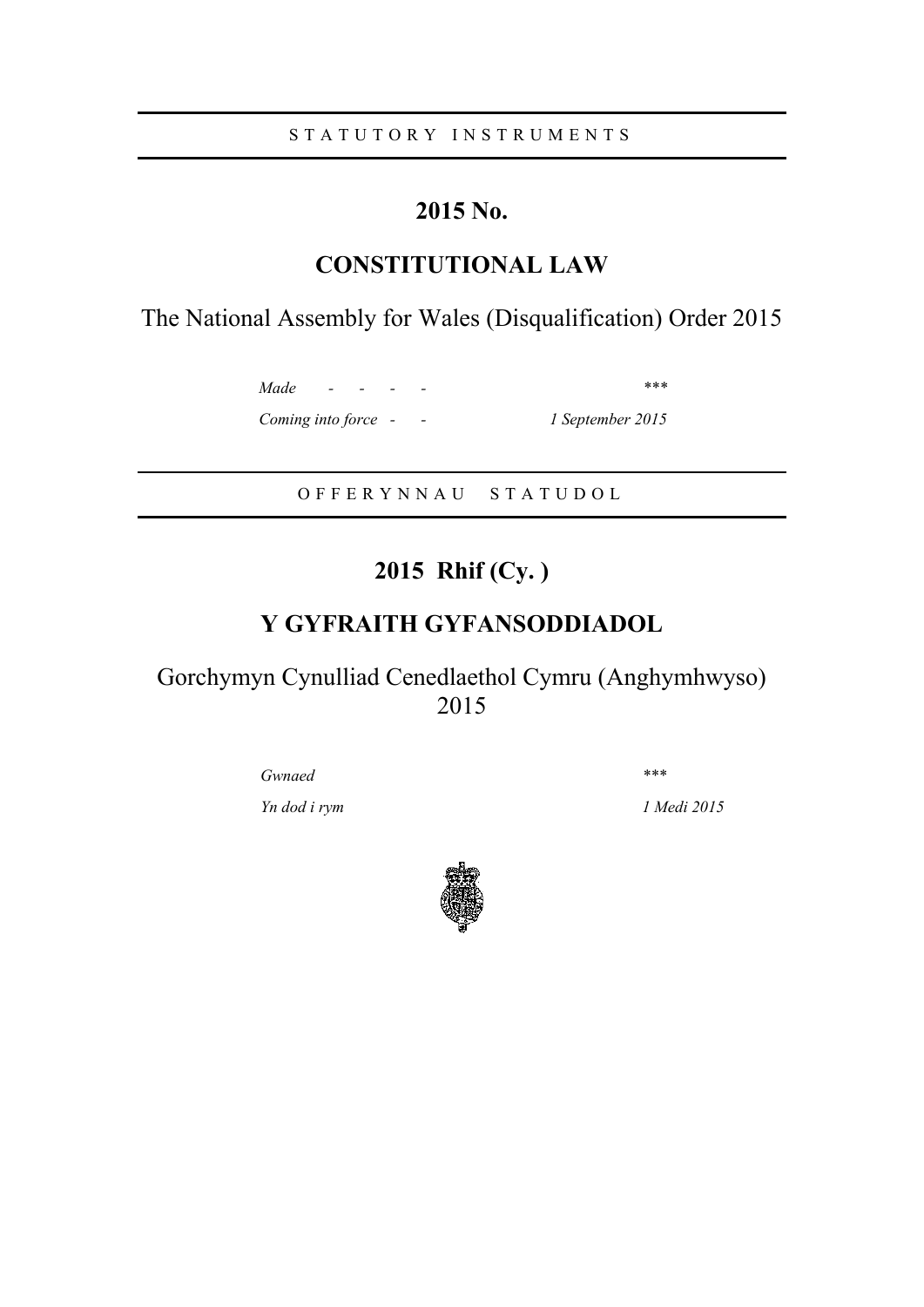*Draft Order laid before the National Assembly for Wales under section 16(6) of the Government of Wales Act 2006, for approval by resolution of the National Assembly for Wales.*

S T A T U T O R Y I N S T R U M E N T S

### **2015 No.**

## **CONSTITUTIONAL LAW**

### The National Assembly for Wales (Disqualification) Order 2015

*Made - - - - \*\*\* Coming into force - - 1 September 2015*

At the Court at Buckingham Palace, the  $\lceil \cdot \rceil$  day of  $\lceil \cdot \cdot \rceil$  2015]

Present,

The Queen's Most Excellent Majesty in Council

In accordance with section 16(6) of the Government of Wales Act 2006(**a**) a draft of this Order was laid before, and approved by a resolution of, the National Assembly for Wales.

Accordingly, Her Majesty, in pursuance of section 16(1) and (5) of that Act, is pleased, by and with the advice of Her Privy Council, to order as follows:

#### **Title and commencement**

**1.** The title of this Order is the National Assembly for Wales (Disqualification) Order 2015 and it comes into force on 1 September 2015.

#### **Designation of disqualifying offices**

**2.** The offices described in the Schedule are designated as offices disqualifying the holders of such offices from being members of the National Assembly for Wales.

#### **Revocation of National Assembly for Wales (Disqualification) Order 2010**

**3.** The National Assembly for Wales (Disqualification) Order 2010(**b**) is revoked.

*Name* Clerk of the Privy Council

<sup>(</sup>**a**) 2006 c. 32.

<sup>(</sup>**b**) S.I. 2010/2969.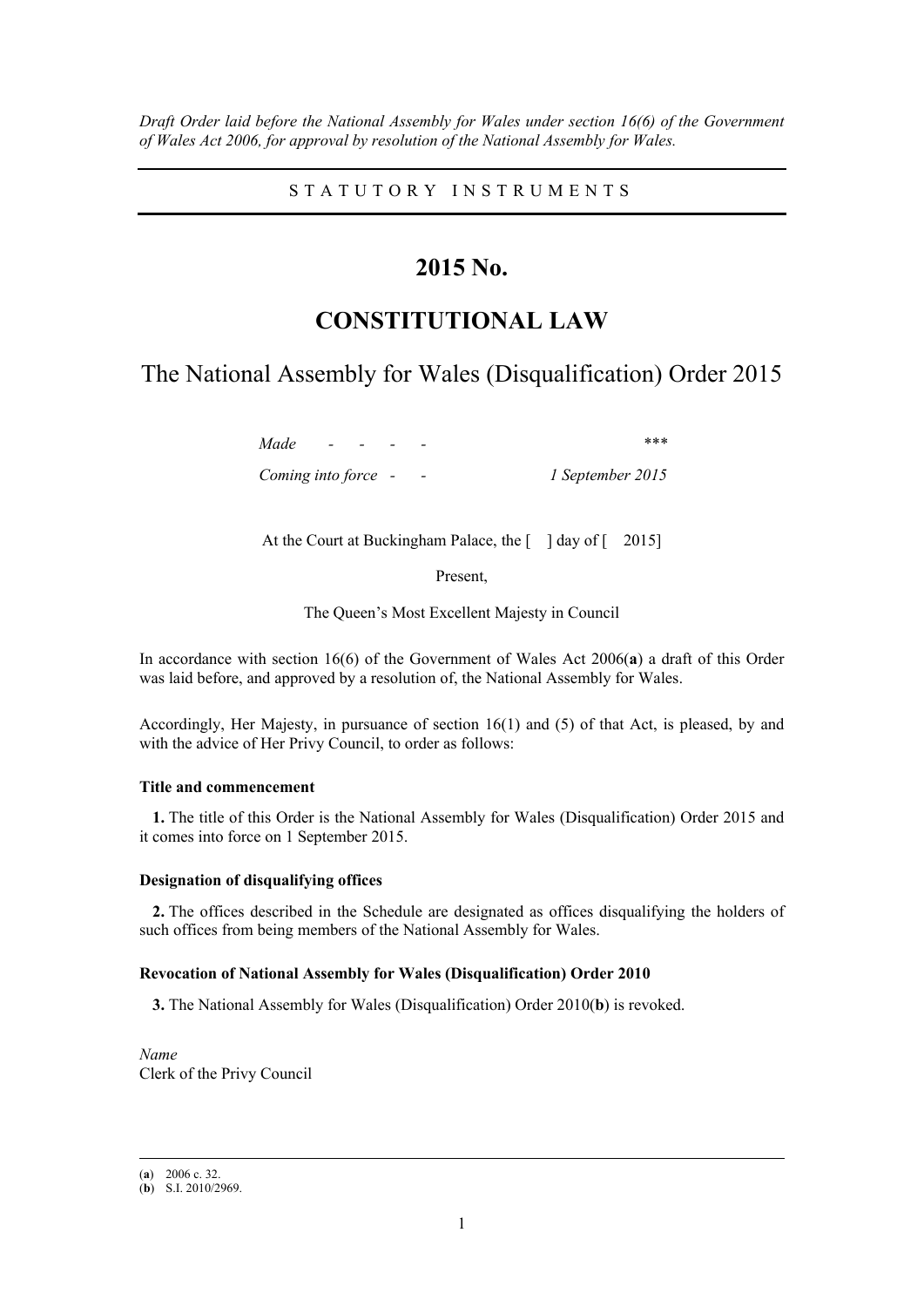*Gorchymyn drafft a osodwyd gerbron Cynulliad Cenedlaethol Cymru o dan adran 16(6) o Ddeddf Llywodraeth Cymru 2006, i'w gymeradwyo drwy benderfyniad gan Gynulliad Cenedlaethol Cymru.*

O F F E R Y N N A U S T A T U D O L

## **2015 Rhif (Cy. )**

### **Y GYFRAITH GYFANSODDIADOL**

Gorchymyn Cynulliad Cenedlaethol Cymru (Anghymhwyso) 2015

*Gwnaed \*\*\**

*Yn dod i rym 1 Medi 2015*

Yn Llys Palas Buckingham y \*\*\* dydd o \*\*\*

Yn bresennol,

Ei Hardderchocaf Fawrhydi'r Frenhines yn y Cyfrin Gyngor

Yn unol ag adran 16(6) o Ddeddf Llywodraeth Cymru 2006(**a**), cafodd drafft o'r Gorchymyn hwn ei osod gerbron Cynulliad Cenedlaethol Cymru a'i gymeradwyo drwy benderfyniad ganddo.

Gan hynny, mae'n bleser gan Ei Mawrhydi, yn unol ag adran 16(1) a (5) o'r Ddeddf honno, yn ôl cyngor a chyda chyngor Ei Chyfrin Gyngor, orchymyn fel a ganlyn:

#### **Enwi a chychwyn**

**1.** Enw'r Gorchymyn hwn yw Gorchymyn Cynulliad Cenedlaethol Cymru (Anghymhwyso) 2015 a daw i rym ar 1 Medi 2015.

#### **Dynodi swyddi sy'n anghymhwyso**

**2.** Mae'r swyddi a ddisgrifir yn yr Atodlen wedi eu dynodi'n swyddi sy'n anghymhwyso deiliaid y swyddi hynny rhag bod yn aelodau o Gynulliad Cenedlaethol Cymru.

#### **Dirymu Gorchymyn Cynulliad Cenedlaethol Cymru (Anghymhwyso) 2010**

**3.** Mae Gorchymyn Cynulliad Cenedlaethol Cymru (Anghymhwyso) 2010(**b**) wedi ei ddirymu.

*[Enw]* Clerc y Cyfrin Gyngor

(**a**) 2006 p. 32.

<sup>(</sup>**b**) O.S. 2010/2969.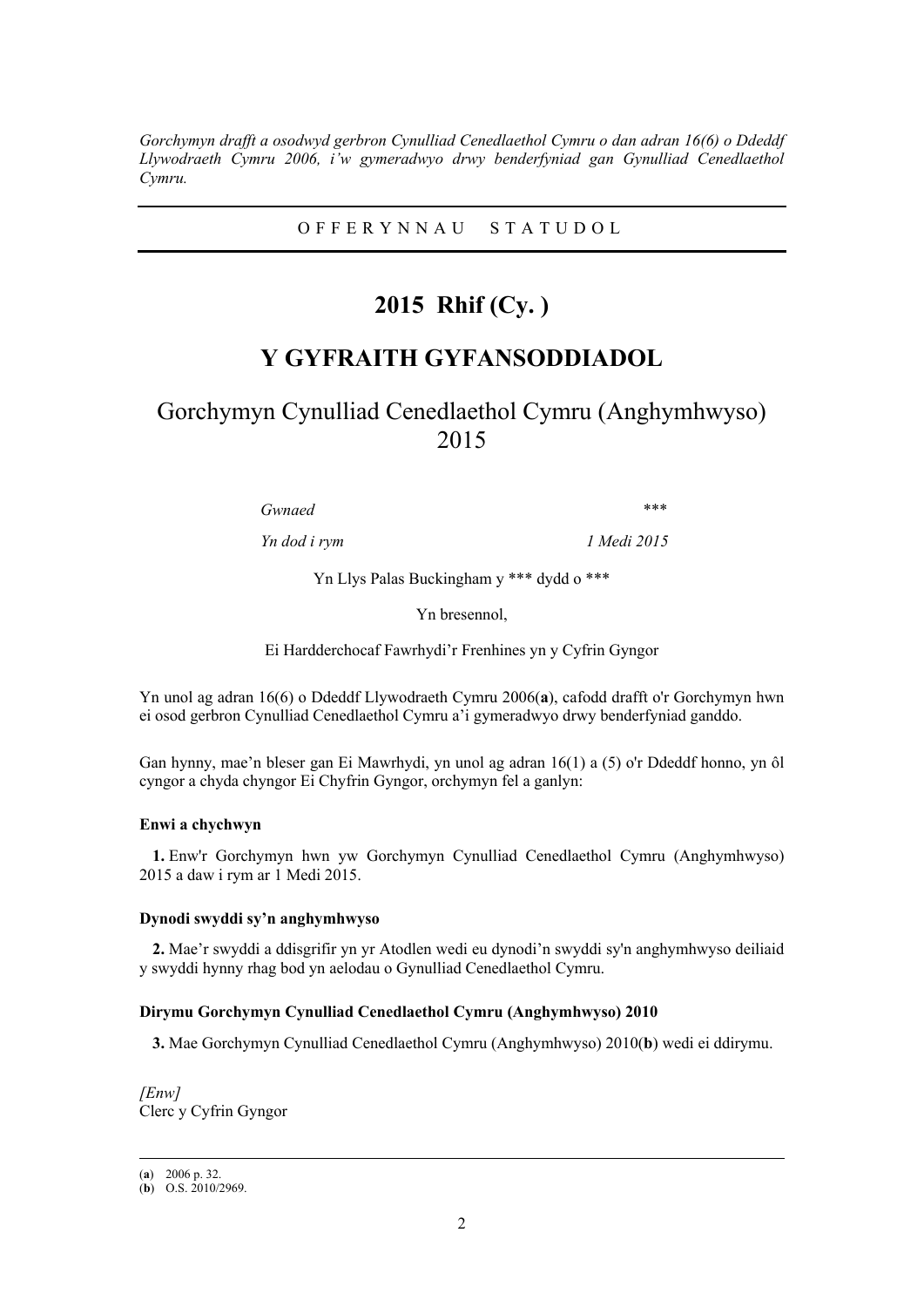### SCHEDULE

### Offices disqualifying holders from membership of the National Assembly for Wales

#### **Article 2**

| A tribunal constituted under section 27<br>of, and Schedule 3 to the Education Act<br>2005(a)                                                                  | All members                                                                                                                                                                         |
|----------------------------------------------------------------------------------------------------------------------------------------------------------------|-------------------------------------------------------------------------------------------------------------------------------------------------------------------------------------|
| A tribunal referred to in paragraph 10 of<br>Schedule 26 to the School Standards and<br>Framework Act 1998(b)                                                  | All members                                                                                                                                                                         |
| Adjudication Panel for Wales                                                                                                                                   | All members                                                                                                                                                                         |
| Advisory Committee on Dangerous<br>Pathogens                                                                                                                   | All members                                                                                                                                                                         |
| Advisory, Conciliation and Arbitration<br>Service                                                                                                              | All members of the Council                                                                                                                                                          |
| <b>Agricultural Land Tribunal Wales</b>                                                                                                                        | All members                                                                                                                                                                         |
| Arts Council of Wales                                                                                                                                          | All members                                                                                                                                                                         |
| <b>Big Lottery Fund</b>                                                                                                                                        | All members appointed under paragraph 1 of<br>Schedule 4A to the National Lottery Etc. Act $1993(c)$<br>or of a committee established under paragraph<br>$7(1)(b)$ of that Schedule |
| <b>Board of Medical Referees</b>                                                                                                                               | All members appointed by the Welsh Ministers(d)                                                                                                                                     |
| <b>Boundary Commission for Wales</b>                                                                                                                           | Commissioners                                                                                                                                                                       |
| <b>British Broadcasting Corporation Trust</b>                                                                                                                  | All members                                                                                                                                                                         |
| <b>British Council</b>                                                                                                                                         | Chair and Chief Executive                                                                                                                                                           |
| <b>British Transport Police Authority</b>                                                                                                                      | All members                                                                                                                                                                         |
| Care Council for Wales                                                                                                                                         | All members                                                                                                                                                                         |
| Certification Officer and any Assistant<br>Certification Officer having functions<br>under the Trade Union and Labour<br>Relations (Consolidation) Act 1992(e) | Certification Officer and any Assistant Certification<br>Officer                                                                                                                    |
| Channel Four Television Corporation                                                                                                                            | All members                                                                                                                                                                         |
| Children's Commissioner for Wales                                                                                                                              | Commissioner and Deputy Commissioner                                                                                                                                                |
| Civil Service Commission                                                                                                                                       | First Civil Service Commissioner and all<br>Commissioners                                                                                                                           |
| <b>Commissioner for Public Appointments</b>                                                                                                                    |                                                                                                                                                                                     |
| <b>Competition and Markets Authority</b>                                                                                                                       | All members                                                                                                                                                                         |
| Comptroller and Auditor General                                                                                                                                |                                                                                                                                                                                     |
| <b>Education Workforce Council</b>                                                                                                                             | All members                                                                                                                                                                         |
| <b>Electoral Commission</b>                                                                                                                                    | All members and staff                                                                                                                                                               |
| <b>Emergency Ambulance Services</b>                                                                                                                            | Chair                                                                                                                                                                               |

<sup>(</sup>**a**) 2005 c. 18. There have been amendments to Schedule 3 to this Act that are not relevant to this Order.

<sup>(</sup>**b**) 1998 c. 31. There have been amendments to paragraph 10(2) of Schedule 26 to this Act by section 53 of and paragraphs 8, 16(1) and (2) of Part 2 of Schedule 7 to the Education Act 2005.

<sup>(</sup>**c**) 1993 c. 39.

<sup>(</sup>**d**) *See* paragraph 3 of Annex 2 to the Scheme in Schedule 1 to the Firefighters' Pension Scheme (Wales) Order 2007 (S.I. 2007/1072 (W. 110)) and paragraph 3 of Schedule 5 to the Scheme in Schedule 1 to the Firefighters' Compensation Scheme (Wales) Order 2007 (S.I. 2007/1073 (W. 111)).

<sup>(</sup>**e**) 1992 c. 52.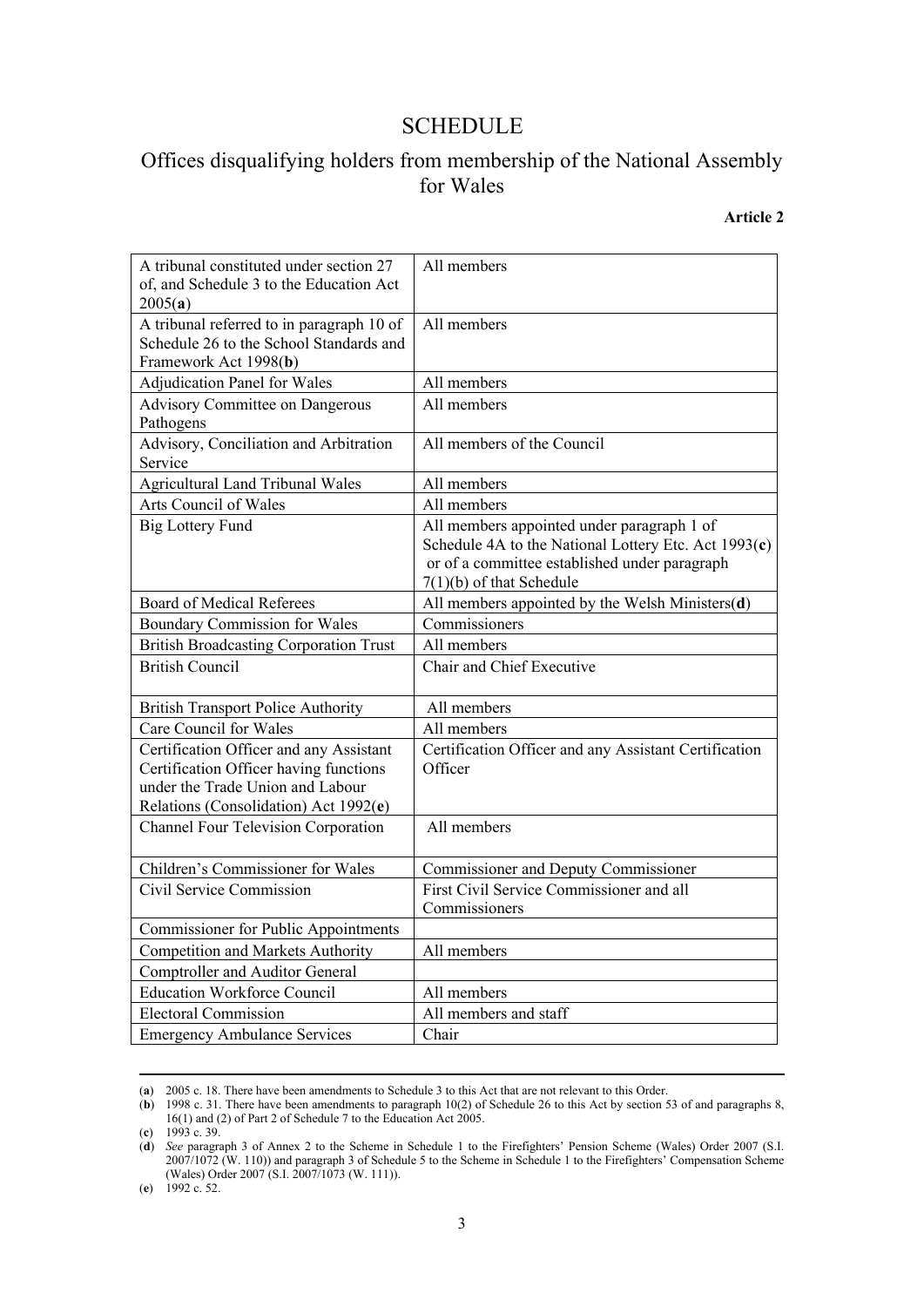| Committee                                                                        |                                                     |
|----------------------------------------------------------------------------------|-----------------------------------------------------|
| <b>Employment Tribunals and Employment</b>                                       | All members                                         |
| Appeal Tribunal                                                                  |                                                     |
| Finance Wales Public Limited Company                                             | All Directors                                       |
| or any wholly owned subsidiary of                                                |                                                     |
| Finance Wales Public Limited Company                                             |                                                     |
| <b>Financial Conduct Authority</b>                                               | All members                                         |
| Fire and Rescue Service                                                          | Inspector or Assistant Inspector appointed under    |
|                                                                                  | section 28 of the Fire and Rescue Services Act 2004 |
| Firefighters' Pension Scheme Advisory                                            | All members                                         |
| <b>Board for Wales</b>                                                           |                                                     |
| First-tier tribunal                                                              | All members                                         |
| Food Standards Agency                                                            | All members                                         |
| Future Generations Commissioner for                                              |                                                     |
| Wales                                                                            |                                                     |
| Gas and Electricity Markets Authority                                            | All members                                         |
| Health and Safety Executive                                                      | All members                                         |
| Her Majesty's Chief Inspector of                                                 |                                                     |
| <b>Education and Training in Wales</b>                                           |                                                     |
| Higher Education Funding Council for                                             | All members, other than a member who is also an     |
| Wales                                                                            | employee of the Council                             |
| Human Fertilisation and Embryology                                               | All members                                         |
| Authority                                                                        |                                                     |
| Human Tissue Authority                                                           | All members                                         |
| Independent Adjudicator to Local                                                 |                                                     |
| Authorities in Wales(a)                                                          |                                                     |
| Independent Case Examiner for the                                                | The Independent Case Examiner                       |
| Department of Work and Pensions                                                  |                                                     |
| <b>Independent Groundwater Complaints</b>                                        |                                                     |
| Administrator appointed under section<br>21 of and paragraph 27 of Schedule 7 to |                                                     |
| the Cardiff Bay Barrage Act 1993(b)                                              |                                                     |
| <b>Independent Police Complaints</b>                                             | All members                                         |
| Commission                                                                       |                                                     |
| Independent Remuneration Panel for                                               | All members                                         |
| Wales                                                                            |                                                     |
| <b>Independent Social Services Complaints</b>                                    | All members                                         |
| Panel                                                                            |                                                     |
| Joint Nature Conservation Committee                                              | All members                                         |
| Local Democracy and Boundary                                                     | Chief Executive and all members                     |
| <b>Commission for Wales</b>                                                      |                                                     |
| <b>Local Government Pension Scheme</b>                                           | Chair and Deputy Chair                              |
| <b>Advisory Board</b>                                                            |                                                     |
| Local Health Board for an area in Wales                                          | All members, not being also an employee             |
| Marine Management Organisation                                                   | All members                                         |
| <b>Meat Promotion Wales</b>                                                      | All members                                         |
| Mental Health Review Tribunal for                                                | All members                                         |

<sup>(</sup>**a**) Section 3(1) of the Local Government and Housing Act 1989 (c. 42). Relevant amendments were made to section 3 of the Act by the Local Government and Public Involvement in Health Act 2007 (c. 28), sections 202(1)(a), (b), (c) and (d) and 241 and Part 15 of Schedule 18 to that Act; the Local Democracy, Economic Development and Construction Act 2009 (c. 20), section 30(1) and (3)(c), section 146(1) and Part 1 of Schedule 7 to that Act. The person so appointed is referred to as the Independent Adjudicator to Local Authorities in Wales.

<sup>(</sup>**b**) 1993 c. 42. There have been amendments to paragraph 27 of Schedule 7 to the Act not relevant to this Order.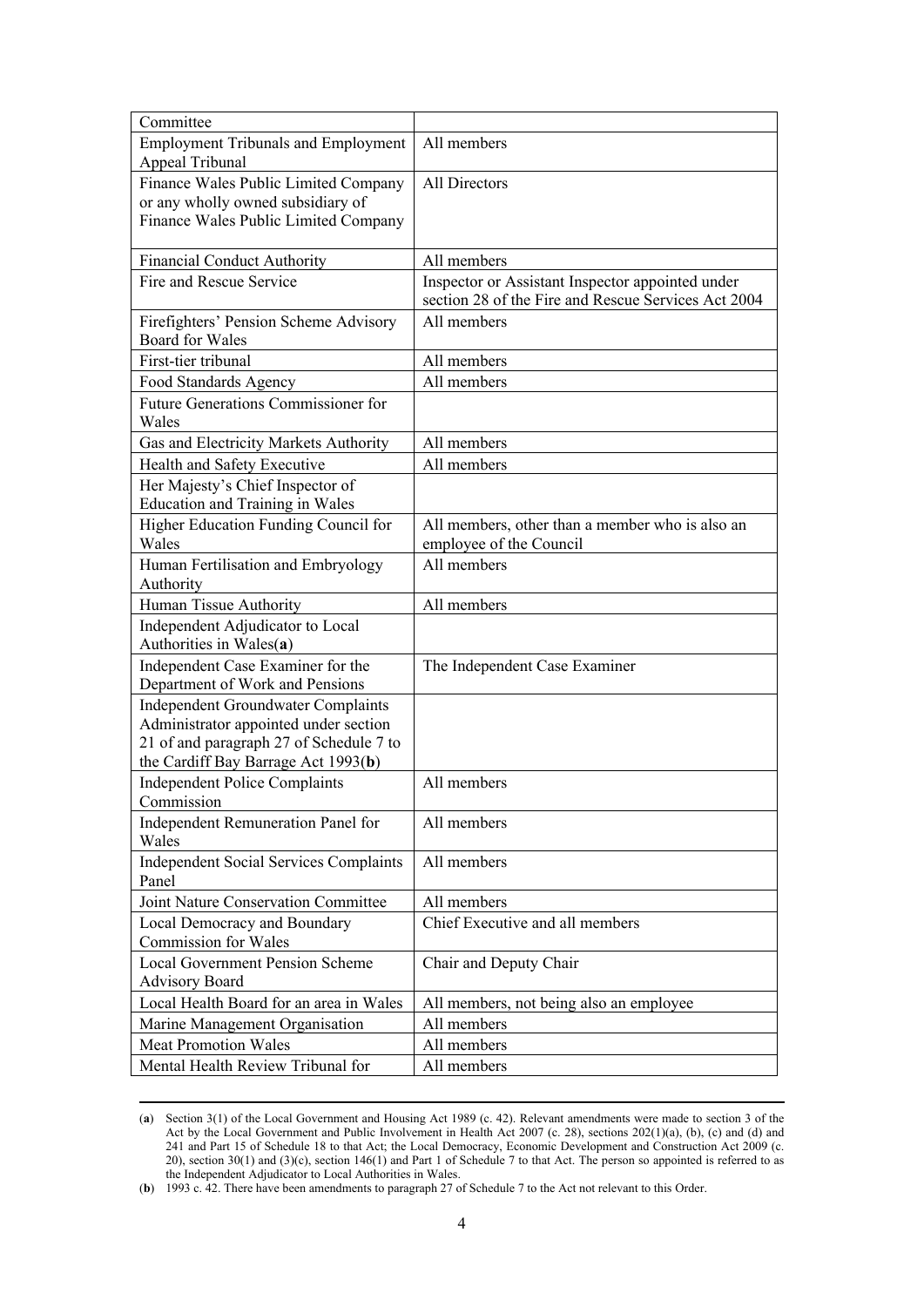| Wales                                                                                                                                                                                                                                                                                |                                                                                                                                                                                                                            |
|--------------------------------------------------------------------------------------------------------------------------------------------------------------------------------------------------------------------------------------------------------------------------------------|----------------------------------------------------------------------------------------------------------------------------------------------------------------------------------------------------------------------------|
| National Employment Savings Trust<br>Corporation                                                                                                                                                                                                                                     | <b>All Trustee Members</b>                                                                                                                                                                                                 |
| National Health Service Trust all or<br>some of whose hospital establishments<br>or other facilities are situated in Wales                                                                                                                                                           | Chair and Non-Executive Director                                                                                                                                                                                           |
| National Library of Wales                                                                                                                                                                                                                                                            | Board of Trustees appointed by the Welsh Ministers                                                                                                                                                                         |
| National Museum Wales                                                                                                                                                                                                                                                                | Board of Trustees appointed by the Welsh Ministers                                                                                                                                                                         |
| A National Park authority for a National<br>Park in Wales                                                                                                                                                                                                                            | All members                                                                                                                                                                                                                |
| Natural Resources Body for Wales                                                                                                                                                                                                                                                     | Chief Executive, Chair and members                                                                                                                                                                                         |
| Office of Communications                                                                                                                                                                                                                                                             | All members                                                                                                                                                                                                                |
| Older People's Commissioner for Wales                                                                                                                                                                                                                                                | Commissioner and Deputy Commissioner                                                                                                                                                                                       |
| Parliamentary Commissioner for<br>Administration                                                                                                                                                                                                                                     |                                                                                                                                                                                                                            |
| Pensions Advisory Service                                                                                                                                                                                                                                                            | Directors                                                                                                                                                                                                                  |
| Pensions Ombudsman appointed under<br>section 145 of the Pensions Schemes<br>Act 1993 and any deputy to that<br>Ombudsman appointed under section<br>145A of that Act                                                                                                                |                                                                                                                                                                                                                            |
| Pension Protection Fund                                                                                                                                                                                                                                                              | All members, and the Ombudsman for the Board of<br>the Pension Protection Fund appointed under section<br>209 of the Pensions Act $2004(a)$ and any deputy to<br>that Ombudsman appointed under section 210 of that<br>Act |
| Pensions Regulator                                                                                                                                                                                                                                                                   | All members, and committee members established<br>by the Pensions Regulator under section 9 of the<br>Pensions Act 2004(b)                                                                                                 |
| Person holding a politically restricted<br>post, within the meaning of Part 1 of the<br>Local Government and Housing Act<br>1989 $(c)$ , in:<br>(a) a local authority in Wales, within the<br>meaning of that Part,<br>(b) a National Park Authority for a<br>National Park in Wales |                                                                                                                                                                                                                            |
| Police and Crime Commissioner as<br>established by section 1 of the Police<br>Reform and Social Responsibility Act<br>2011, and any Deputy appointed by the<br>Commissioner under section 18 of that<br>Act                                                                          |                                                                                                                                                                                                                            |
| Professional Standards Authority for<br>Health and Social Care                                                                                                                                                                                                                       | All members                                                                                                                                                                                                                |
| Rent assessment committees for an area<br>or areas every part of which is in Wales                                                                                                                                                                                                   | All members of a panel established under Schedule<br>10 to the Rent Act $1977(d)$                                                                                                                                          |
| Returning officer for a constituency or<br>an electoral region of the National<br>Assembly for Wales                                                                                                                                                                                 |                                                                                                                                                                                                                            |

<sup>(</sup>**a**) 2004 c. 35. There have been amendments to section 210 of the Act not relevant to this Order.

<sup>(</sup>**b**) 2004 c. 35. The Pensions Regulator is established by section 1 of the Act.

<sup>(</sup>**c**) 1989 c. 42.

<sup>(</sup>**d**) 1977 c. 42. There have been amendments to Schedule 10 to this Act which are not relevant to this Order.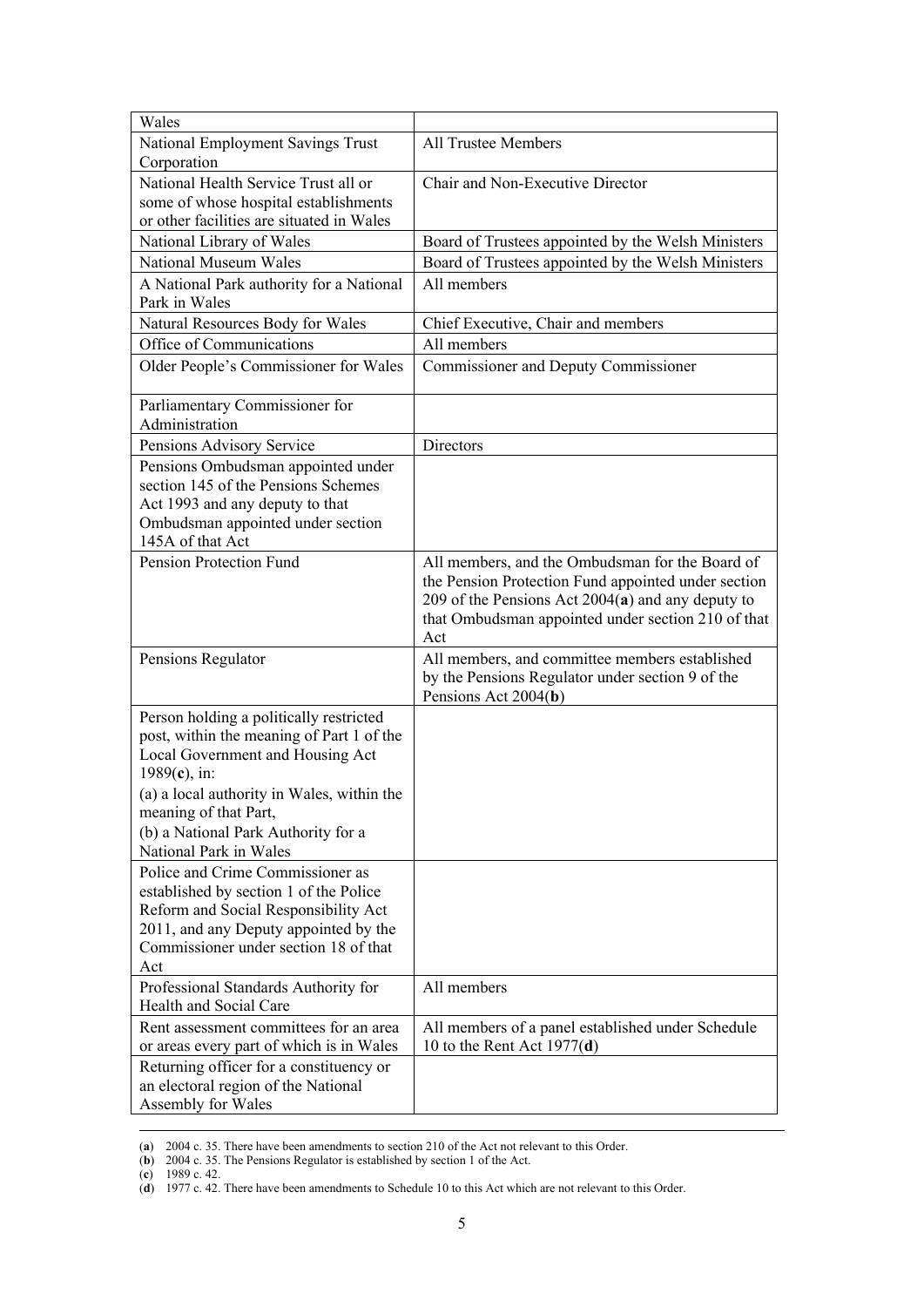| Royal Commission on the Ancient and<br><b>Historical Monuments of Wales</b>                      | Commissioners                                                                                                                                 |
|--------------------------------------------------------------------------------------------------|-----------------------------------------------------------------------------------------------------------------------------------------------|
| Sianel Pedwar Cymru                                                                              | All members                                                                                                                                   |
| Special Educational Needs Tribunal for<br>Wales                                                  | All members                                                                                                                                   |
| Special Health Authority performing<br>functions partly or wholly in respect of<br>Wales         | All members, not being also an employee                                                                                                       |
| Sports Council for Wales known as<br>Sport Wales                                                 | All members                                                                                                                                   |
| Statistics Board established by the<br><b>Statistics and Registration Service Act</b><br>2007(a) | All members                                                                                                                                   |
| <b>Student Loans Company Limited</b>                                                             | All members and Chief Executive                                                                                                               |
| Technology Strategy Board known as<br>Innovate UK                                                | All members and Chief Executive                                                                                                               |
| UK Commission for Employment and<br><b>Skills</b>                                                | Chair and Chief Executive, or a Director or a<br>Commissioner of that Commission appointed by the<br><b>First Minister of Wales</b>           |
| <b>Upper Tribunal</b>                                                                            | All members                                                                                                                                   |
| Valuation Tribunal for Wales                                                                     | All members                                                                                                                                   |
| <b>Wales Audit Office</b>                                                                        | All staff and auditors providing audit services to the<br>Wales Audit Office or Auditor General for Wales                                     |
| Welsh Food Advisory Committee                                                                    | All members                                                                                                                                   |
| Welsh Health Specialised Services<br>Committee                                                   | Chair                                                                                                                                         |
| Welsh Industrial Development Advisory<br>Board                                                   | All members                                                                                                                                   |
| Welsh Language Commissioner                                                                      | Welsh Language Commissioner, Deputy Welsh<br>Language Commissioner and members of the<br>Advisory Panel to the Welsh Language<br>Commissioner |
| Welsh Language Tribunal                                                                          | All members                                                                                                                                   |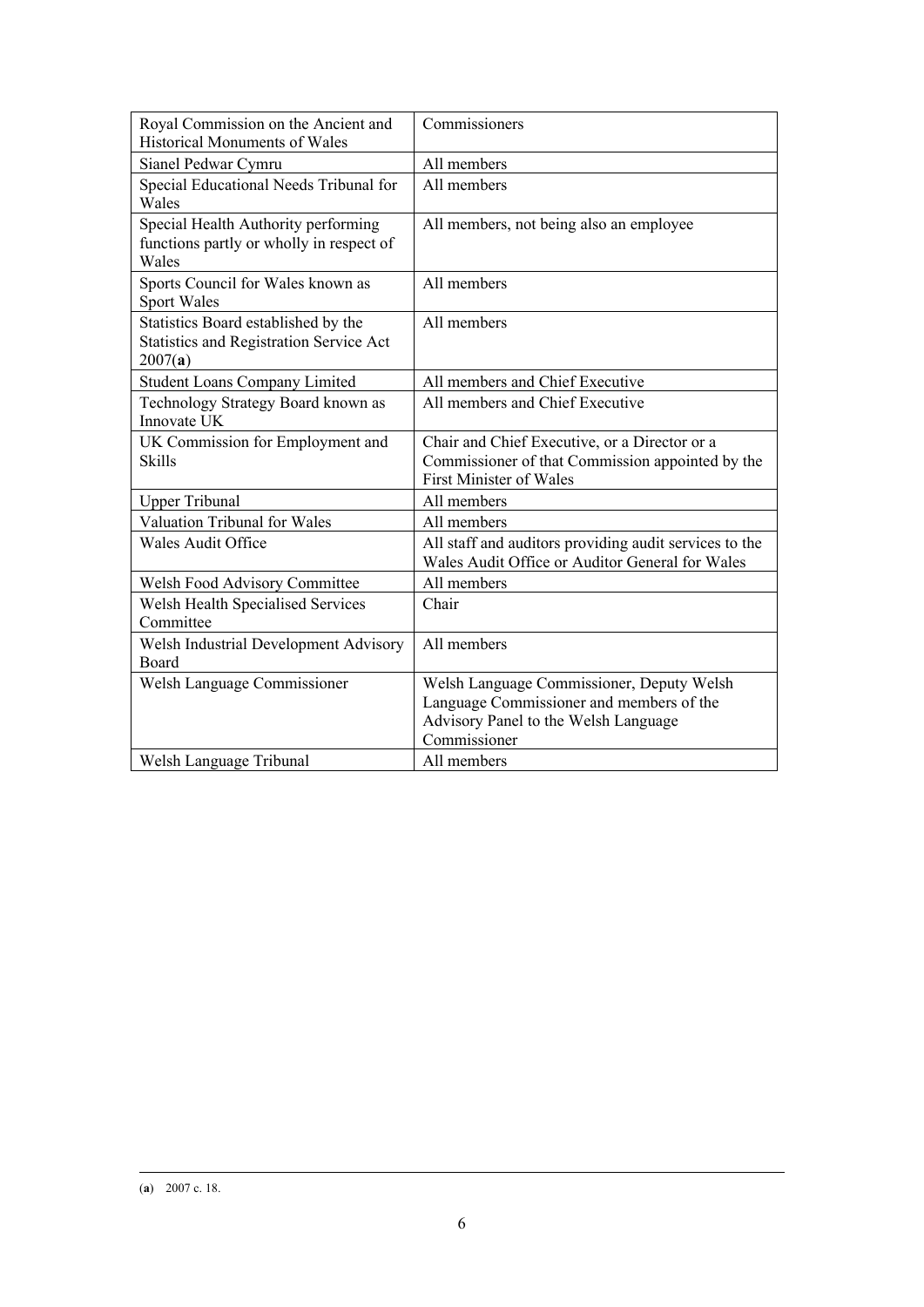### ATODLEN

## Swyddi sy'n anghymhwyso'r deiliaid rhag bod yn aelodau o Gynulliad Cenedlaethol Cymru

#### **Erthygl 2**

| Amgueddfa Genedlaethol Cymru                                           | Y Bwrdd Ymddiriedolwyr a benodwyd gan<br>Weinidogion Cymru |
|------------------------------------------------------------------------|------------------------------------------------------------|
|                                                                        | Yr Archwilydd Achosion Annibynnol                          |
| Yr Archwilydd Achosion Annibynnol<br>dros yr Adran Gwaith a Phensiynau |                                                            |
| Yr Asiantaeth Safonau Bwyd                                             | Yr holl aelodau                                            |
| Yr Awdurdod Cystadleuaeth a                                            | Yr holl aelodau                                            |
| Marchnadoedd                                                           |                                                            |
| Yr Awdurdod Ffrwythloni ac                                             | Yr holl aelodau                                            |
| Embryoleg Dynol                                                        |                                                            |
| Yr Awdurdod Gweithredol Iechyd a<br>Diogelwch                          | Yr holl aelodau                                            |
| Awdurdod Heddlu Trafnidiaeth                                           | Yr holl aelodau                                            |
| Prydain<br>Awdurdod Iechyd Arbennig sy'n                               | Yr holl aelodau nad ydynt hefyd yn gyflogeion              |
| cyflawni swyddogaethau yn rhannol                                      |                                                            |
| neu yn gyfan gwbl mewn cysylltiad â                                    |                                                            |
| Chymru                                                                 |                                                            |
| Yr Awdurdod Meinweoedd Dynol                                           | Yr holl aelodau                                            |
| Awdurdod Parc Cenedlaethol ar gyfer                                    | Yr holl aelodau                                            |
| Parc Cenedlaethol yng Nghymru                                          |                                                            |
| Yr Awdurdod Safonau Proffesiynol ar                                    | Yr holl aelodau                                            |
| gyfer Iechyd a Gofal Cymdeithasol                                      |                                                            |
| Awdurdod y Marchnadoedd Nwy a                                          | Yr holl aelodau                                            |
| Thrydan                                                                |                                                            |
| Yr Awdurdod Ymddygiad Ariannol                                         | Yr holl aelodau                                            |
| <b>Bwrdd Canolwyr Meddygol</b>                                         | Yr holl aelodau a benodwyd gan Weinidogion<br>Cymru(a)     |
| Bwrdd Cynghori ar Gynllun Pensiwn                                      | Yr holl aelodau                                            |
| Diffoddwyr Tân Cymru                                                   |                                                            |
| Y Bwrdd Cynghori ar y Cynllun                                          | Y Cadeirydd a'r Dirprwy Gadeirydd                          |
| Pensiwn Llywodraeth Leol                                               |                                                            |
| Bwrdd Cynghorol Cymru ar Ddatblygu                                     | Yr holl aelodau                                            |
| Diwydiannol                                                            |                                                            |
| Bwrdd Iechyd Lleol ar gyfer ardal yng<br>Nghymru                       | Yr holl aelodau nad ydynt hefyd yn gyflogeion              |
| Y Bwrdd Strategaeth Technoleg a                                        | Yr holl aelodau a'r Prif Weithredwr                        |
| adwaenir fel Innovate UK                                               |                                                            |
| Y Bwrdd Ystadegau a sefydlwyd gan                                      | Yr holl aelodau                                            |
| Ddeddf y Gwasanaeth Ystadegau a                                        |                                                            |
| Chofrestru 2007(b)                                                     |                                                            |
| Comisiwn Brenhinol Henebion Cymru                                      | Y Comisiynwyr                                              |
| Comisiwn Cwynion Annibynnol yr                                         | Yr holl aelodau                                            |

<sup>(</sup>**a**) *Gweler* paragraff 3 o Atodiad 2 i'r Cynllun yn Atodlen 1 i Orchymyn Cynllun Pensiwn y Diffoddwyr Tân (Cymru) 2007 (O.S. 2007/1072 (Cy. 110)) a pharagraff 3 o Atodlen 5 i'r Cynllun yn Atodlen 1 i Orchymyn Cynllun Digolledu'r Diffoddwyr Tân (Cymru) 2007 (O.S. 2007/1073 (Cy. 111)).

<sup>(</sup>**b**) 2007 p. 18.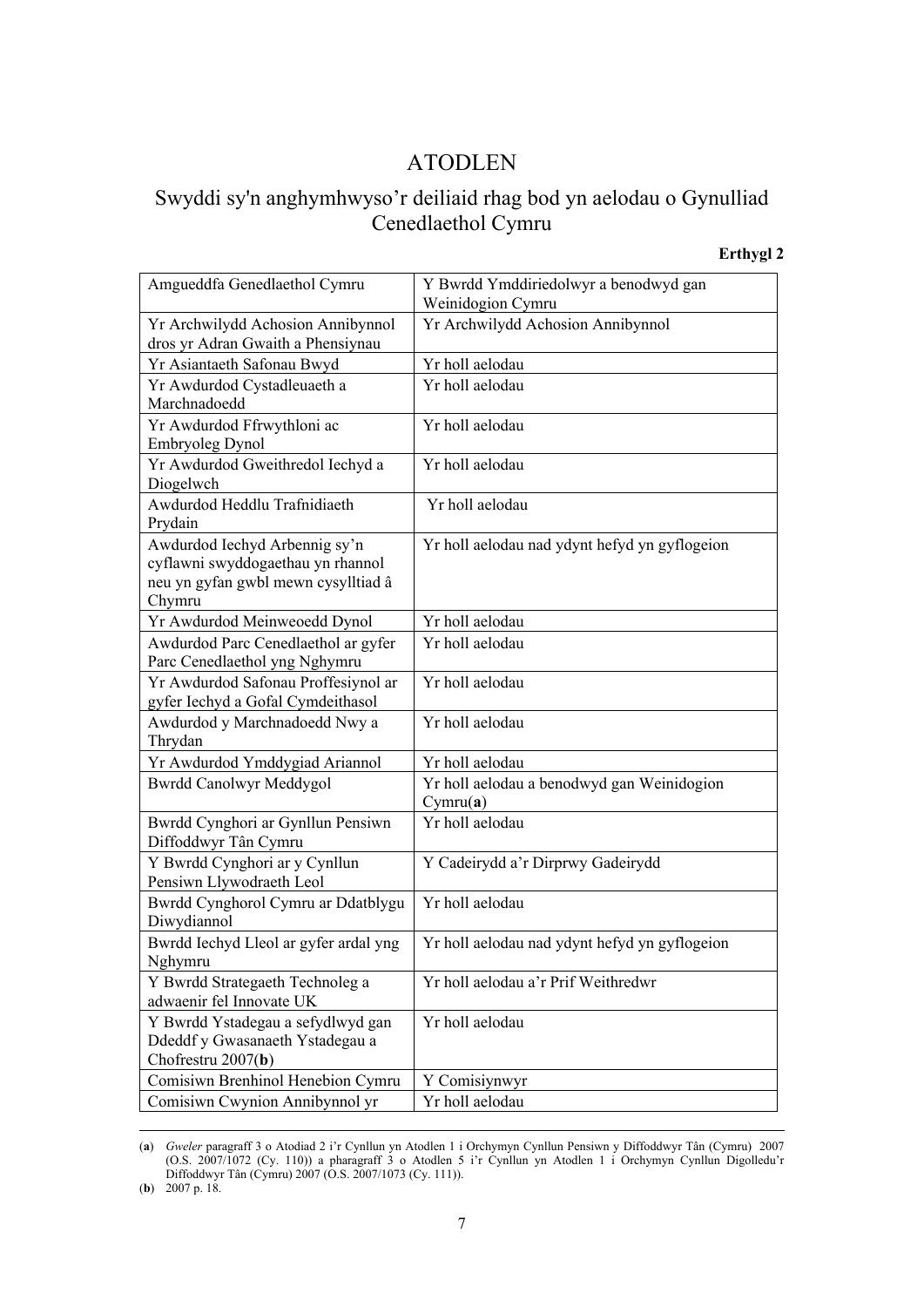| Heddlu                                                                                                                                                                                                                    |                                                                                                            |
|---------------------------------------------------------------------------------------------------------------------------------------------------------------------------------------------------------------------------|------------------------------------------------------------------------------------------------------------|
| Y Comisiwn Etholiadol                                                                                                                                                                                                     | Yr holl aelodau a staff                                                                                    |
| Comisiwn Ffiniau a Democratiaeth<br>Leol Cymru                                                                                                                                                                            | Y Prif Weithredwr a'r holl aelodau                                                                         |
| Y Comisiwn Ffiniau i Gymru                                                                                                                                                                                                | Y Comisiynwyr                                                                                              |
| Comisiwn y DU dros Gyflogaeth a                                                                                                                                                                                           | Y Cadeirydd a'r Prif Weithredwr, neu Gyfarwyddwr                                                           |
| Sgiliau                                                                                                                                                                                                                   | neu Gomisiynydd y Comisiwn hwnnw a benodwyd<br>gan Brif Weinidog Cymru                                     |
| Comisiwn y Gwasanaeth Sifil                                                                                                                                                                                               | Prif Gomisiynydd y Gwasanaeth Sifil a'r holl<br>Gomisiynwyr                                                |
| Comisiynydd Cenedlaethau'r Dyfodol<br>ar gyfer Cymru                                                                                                                                                                      |                                                                                                            |
| Comisiynydd Heddlu a Throseddu fel<br>y'i sefydlwyd gan adran 1 o Ddeddf<br>Diwygio'r Heddlu a Chyfrifoldeb<br>Cymdeithasol 2011, ac unrhyw<br>Ddirprwy a benodir gan y<br>Comisiynydd o dan adran 18 o'r<br>Ddeddf honno |                                                                                                            |
| Y Comisiynydd Penodiadau<br>Cyhoeddus                                                                                                                                                                                     |                                                                                                            |
| Comisiynydd Plant Cymru                                                                                                                                                                                                   | Y Comisiynydd a'r Dirprwy Gomisiynydd                                                                      |
| Comisiynydd Pobl Hŷn Cymru                                                                                                                                                                                                | Y Comisiynydd a'r Dirprwy Gomisiynydd                                                                      |
| Comisiynydd y Gymraeg                                                                                                                                                                                                     | Comisiynydd y Gymraeg, Dirprwy Gomisiynydd y<br>Gymraeg ac aelodau Panel Cynghori Comisiynydd y<br>Gymraeg |
| Y Comisiynydd Seneddol dros<br>Weinyddiaeth                                                                                                                                                                               |                                                                                                            |
| Corfforaeth Deledu Channel Four                                                                                                                                                                                           | Yr holl aelodau                                                                                            |
| Corfforaeth yr Ymddiriedolaeth<br>Genedlaethol dros Gynilion Cyflogaeth                                                                                                                                                   | Yr holl Aelod-Ymddiriedolwyr                                                                               |
| Cwmni Cyhoeddus Cyfyngedig Cyllid<br>Cymru neu unrhyw is-gwmni ym<br>mherchnogaeth lwyr Cwmni<br>Cyhoeddus Cyfyngedig Cyllid Cymru                                                                                        | Yr holl Gyfarwyddwr                                                                                        |
| Y Cyd-bwyllgor Cadwraeth Natur                                                                                                                                                                                            | Yr holl aelodau                                                                                            |
| Cyfoeth Naturiol Cymru                                                                                                                                                                                                    | Y Prif Weithredwr, Y Cadeirydd ac aelodau                                                                  |
| Cyngor Celfyddydau Cymru                                                                                                                                                                                                  | Yr holl aelodau                                                                                            |
| Cyngor Chwaraeon Cymru a adwaenir<br>fel Chwaraeon Cymru                                                                                                                                                                  | Yr holl aelodau                                                                                            |
| Cyngor Cyllido Addysg Uwch Cymru                                                                                                                                                                                          | Yr holl aelodau, ac eithrio aelod sydd hefyd yn<br>gyflogai i'r Cyngor                                     |
| Cyngor Gofal Cymru                                                                                                                                                                                                        | Yr holl aelodau                                                                                            |
| Y Cyngor Prydeinig                                                                                                                                                                                                        | Y Cadeirydd a'r Prif Weithredwr                                                                            |
| Cyngor y Gweithlu Addysg                                                                                                                                                                                                  | Yr holl aelodau                                                                                            |
| Dyfarnwr Annibynnol Awdurdodau<br>Lleol Cymru $(a)$                                                                                                                                                                       |                                                                                                            |

<sup>(</sup>**a**) Adran 3(1) o Ddeddf Llywodraeth Leol a Thai 1989 (p. 42). Gwnaed diwygiadau perthnasol i adran 3 o'r Ddeddf gan Ddeddf Llywodraeth Leol a Chynnwys y Cyhoedd mewn Iechyd 2007 (p. 28), adrannau 202(1)(a), (b),(c) a (d) a 241 a Rhan 15 o Atodlen 18 i'r Ddeddf honno; Deddf Democratiaeth Leol, Datblygu Economaidd ac Adeiladu 2009 (p. 20), adran 30(1) a (3)(c), adran 146(1) a Rhan 1 o Atodlen 7 i'r Ddeddf honno. Cyfeirir at y person a benodwyd felly yn Ddyfarnwr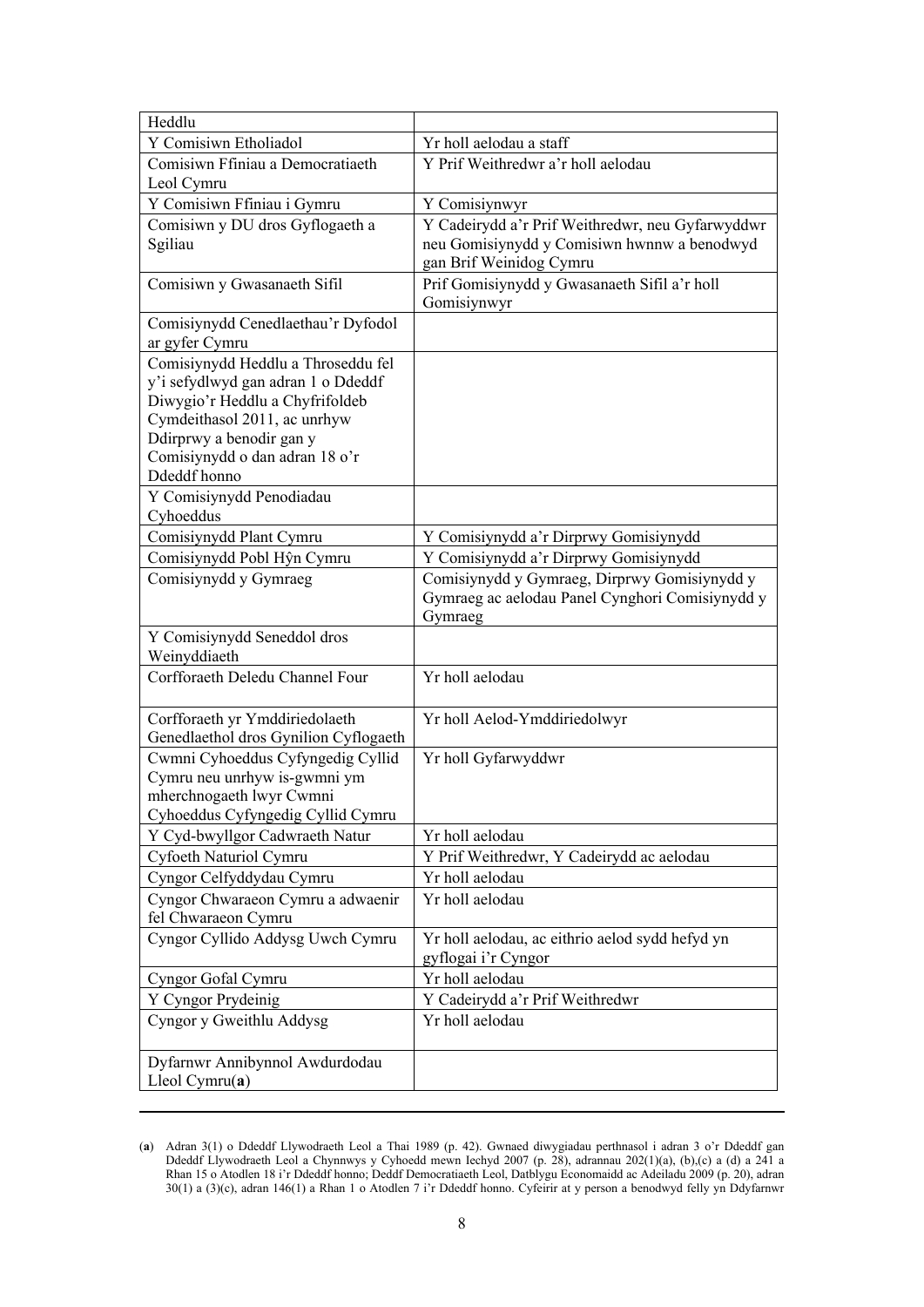| Y Gronfa Diogelu Pensiynau                                                                                                                                                                                                                                                              | Yr holl aelodau a'r Ombwdsmon ar gyfer Bwrdd y<br>Gronfa Diogelu Pensiynau a benodwyd o dan adran<br>209 o Ddeddf Pensiynau 2004(a) ac unrhyw<br>ddirprwy i'r Ombwdsmon hwnnw a benodwyd o dan<br>adran 210 o'r Ddeddf honno |
|-----------------------------------------------------------------------------------------------------------------------------------------------------------------------------------------------------------------------------------------------------------------------------------------|------------------------------------------------------------------------------------------------------------------------------------------------------------------------------------------------------------------------------|
| Y Gronfa Loteri Fawr                                                                                                                                                                                                                                                                    | Yr holl aelodau a benodwyd o dan baragraff 1 o<br>Atodlen 4A i Ddeddf y Loteri Genedlaethol Etc.<br>1993(b) neu holl aelodau pwyllgor a sefydlwyd o<br>dan baragraff $7(1)(b)$ o'r Atodlen honno                             |
| Y Gwasanaeth Cynghori ar Bensiynau                                                                                                                                                                                                                                                      | Y Cyfarwyddwyr                                                                                                                                                                                                               |
| Y Gwasanaeth Cynghori, Cymodi a<br>Chyflafareddu                                                                                                                                                                                                                                        | Holl aelodau'r Cyngor                                                                                                                                                                                                        |
| Y Gwasanaeth Tân ac Achub                                                                                                                                                                                                                                                               | Arolygydd neu Arolygydd Cynorthwyol a benodwyd<br>o dan adran 28 o Ddeddf y Gwasanaethau Tân ac<br>Achub 2004                                                                                                                |
| Y Gweinyddwr Annibynnol Cwynion<br>Dŵr Daear a benodwyd o dan adran 21<br>o Ddeddf Morglawdd Bae Caerdydd<br>1993 a pharagraff 27 o Atodlen 7 iddi(c)                                                                                                                                   |                                                                                                                                                                                                                              |
| Hybu Cig Cymru                                                                                                                                                                                                                                                                          | Yr holl aelodau                                                                                                                                                                                                              |
| Llyfrgell Genedlaethol Cymru                                                                                                                                                                                                                                                            | Y Bwrdd Ymddiriedolwyr a benodwyd gan<br>Weinidogion Cymru                                                                                                                                                                   |
| Yr Ombwdsmon Pensiynau a<br>benodwyd o dan adran 145 o Ddeddf<br>Cynlluniau Pensiwn 1993 ac unrhyw<br>ddirprwy i'r Ombwdsmon hwnnw a<br>benodwyd o dan adran 145A o'r<br>Ddeddf honno                                                                                                   |                                                                                                                                                                                                                              |
| Y Panel Annibynnol ar gyfer Cwynion<br>am Wasanaethau Cymdeithasol                                                                                                                                                                                                                      | Yr holl aelodau                                                                                                                                                                                                              |
| Panel Annibynnol Cymru ar<br>Gydnabyddiaeth Ariannol                                                                                                                                                                                                                                    | Yr holl aelodau                                                                                                                                                                                                              |
| Panel Dyfarnu Cymru                                                                                                                                                                                                                                                                     | Yr holl aelodau                                                                                                                                                                                                              |
| Person sy'n dal swydd dan<br>gyfyngiadau gwleidyddol o fewn ystyr<br>Rhan 1 o Ddeddf Llywodraeth Leol a<br>Thai $1989(d)$ , a hynny mewn:<br>(a) awdurdod lleol yng Nghymru, o<br>fewn ystyr y Rhan honno,<br>(b) Awdurdod Parc Cenedlaethol ar<br>gyfer Parc Cenedlaethol yng Nghymru; |                                                                                                                                                                                                                              |
| Prif Arolygydd ei Mawrhydi dros<br>Addysg a Hyfforddiant yng Nghymru                                                                                                                                                                                                                    |                                                                                                                                                                                                                              |
| Y Pwyllgor Cynghori ar Bathogenau<br>Peryglus                                                                                                                                                                                                                                           | Yr holl aelodau                                                                                                                                                                                                              |
| Pwyllgor Cynghori ar Fwyd Cymru                                                                                                                                                                                                                                                         | Yr holl aelodau                                                                                                                                                                                                              |
| Y Pwyllgor Gwasanaethau Ambiwlans<br><b>Brys</b>                                                                                                                                                                                                                                        | Y Cadeirydd                                                                                                                                                                                                                  |
| Pwyllgor Gwasanaethau Iechyd<br>Arbenigol Cymru                                                                                                                                                                                                                                         | Y Cadeirydd                                                                                                                                                                                                                  |

Annibynnol Awdurdodau Lleol Cymru.

<sup>(</sup>**a**) 2004 p. 35. Bu diwygiadau i adran 210 o'r Ddeddf hon, nad ydynt yn berthnasol i'r Gorchymyn hwn.

<sup>(</sup>**b**) 1993 p. 39.

<sup>(</sup>**c**) 1993 p. 42. Bu diwygiadau i baragraff 27 o Atodlen 7 i'r Ddeddf hon, nad ydynt yn berthnasol i'r Gorchymyn hwn.

<sup>(</sup>**d**) 1989 p. 42.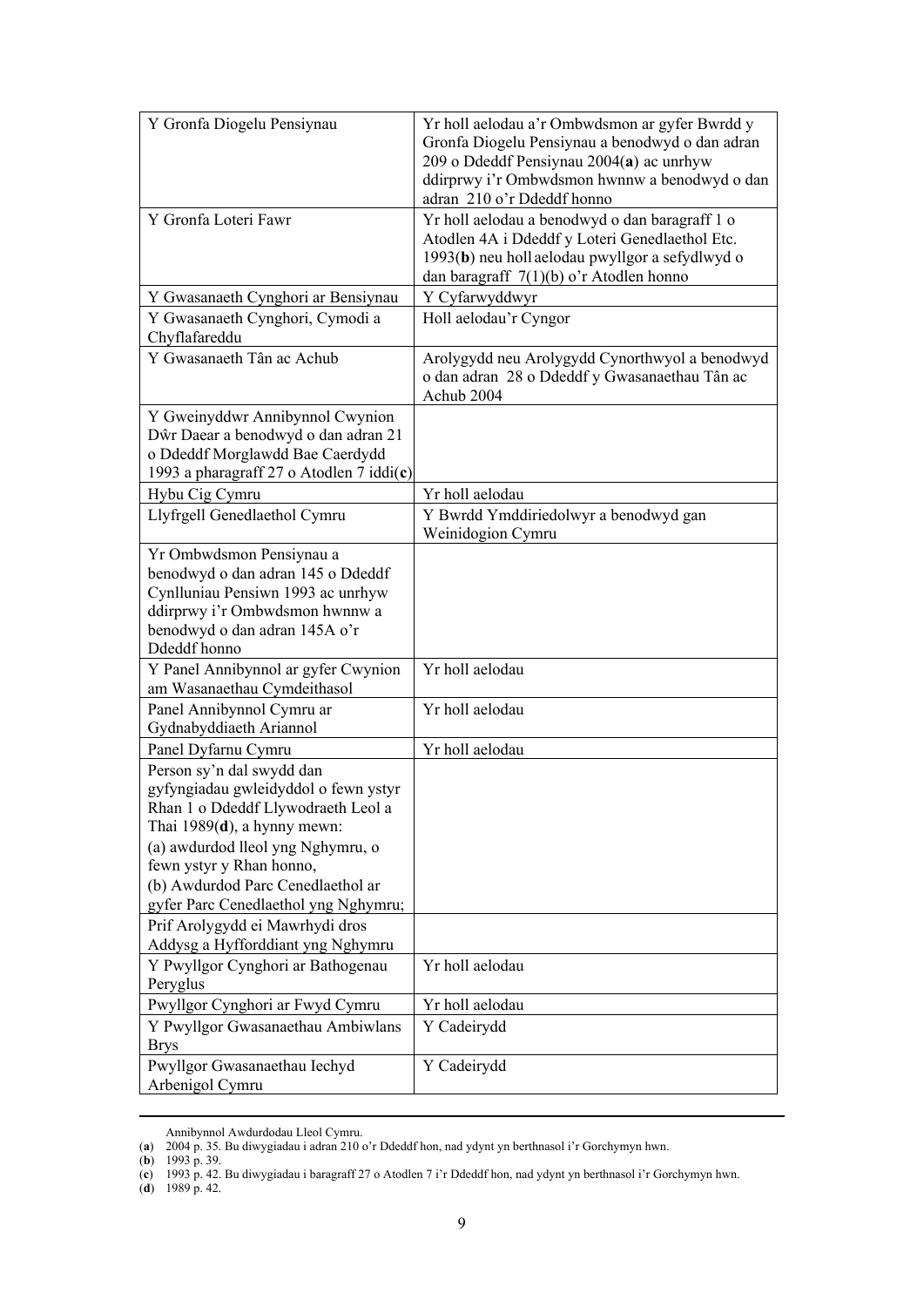| Pwyllgorau asesu rhenti ar gyfer ardal                               | Holl aelodau panel a sefydlwyd o dan Atodlen 10 i                                           |
|----------------------------------------------------------------------|---------------------------------------------------------------------------------------------|
| neu ardaloedd y mae pob rhan ohoni                                   | Ddeddf Rhenti 1977(a)                                                                       |
| neu ohonynt yng Nghymru                                              |                                                                                             |
| Y Rheoleiddiwr Pensiynau                                             | Yr holl aelodau ac aelodau'r pwyllgorau a                                                   |
|                                                                      | sefydlwyd gan y Rheoleiddiwr Pensiynau o dan<br>adran 9 o Ddeddf Pensiynau 2004(b)          |
| Y Rheolwr ac Archwilydd Cyffredinol                                  |                                                                                             |
| Y Sefydliad Rheoli Morol                                             | Yr holl aelodau                                                                             |
| Sianel Pedwar Cymru                                                  | Yr holl aelodau                                                                             |
| <b>Student Loans Company Limited</b>                                 | Yr holl aelodau a'r Prif Weithredwr                                                         |
| Swyddfa Archwilio Cymru                                              | Yr holl staff a'r archwilwyr sy'n darparu                                                   |
|                                                                      | gwasanaethau archwilio ar gyfer Swyddfa Archwilio<br>Cymru neu Archwilydd Cyffredinol Cymru |
| Y Swyddfa Gyfathrebiadau                                             | Yr holl aelodau                                                                             |
| Swyddog Ardystio ac unrhyw                                           | Swyddog Ardystio ac unrhyw Swyddog Ardystio                                                 |
| Swyddog Ardystio Cynorthwyol a                                       | Cynorthwyol                                                                                 |
| chanddo swyddogaethau o dan Ddeddf                                   |                                                                                             |
| Undebau Llafur a Chysylltiadau Llafur                                |                                                                                             |
| (Cydgrynhoi) 1992(c)                                                 |                                                                                             |
| Swyddog canlyniadau ar gyfer un o<br>etholaethau neu un o ranbarthau |                                                                                             |
| etholiadol Cynulliad Cenedlaethol                                    |                                                                                             |
| Cymru                                                                |                                                                                             |
| Tribiwnlys a gyfansoddwyd o dan                                      | Yr holl aelodau                                                                             |
| adran 27 o Ddeddf Addysg 2005(d) ac                                  |                                                                                             |
| Atodlen 3 iddi                                                       |                                                                                             |
| Tribiwnlys Adolygu Iechyd Meddwl                                     | Yr holl aelodau                                                                             |
| Cymru                                                                |                                                                                             |
| Tribiwnlys Anghenion Addysgol                                        | Yr holl aelodau                                                                             |
| Arbennig Cymru                                                       |                                                                                             |
| Y Tribiwnlys Haen Gyntaf                                             | Yr holl aelodau                                                                             |
| Tribiwnlys Prisio Cymru                                              | Yr holl aelodau                                                                             |
| Tribiwnlys Tir Amaethyddol Cymru                                     | Yr holl aelodau<br>Yr holl aelodau                                                          |
| Tribiwnlys y cyfeirir ato ym<br>mharagraff 10 o Atodlen 26 i Ddeddf  |                                                                                             |
| Safonau a Fframwaith Ysgolion 1998(e)                                |                                                                                             |
| Tribiwnlys y Gymraeg                                                 | Yr holl aelodau                                                                             |
| Tribiwnlysoedd Cyflogaeth a'r                                        | Yr holl aelodau                                                                             |
| Tribiwnlys Apelau Cyflogaeth                                         |                                                                                             |
| <b>Yr Uwch Dribiwnlys</b>                                            | Yr holl aelodau                                                                             |
| Ymddiriedolaeth y Gorfforaeth                                        | Yr holl aelodau                                                                             |
| Ddarlledu Brydeinig                                                  |                                                                                             |
| Ymddiriedolaeth y Gwasanaeth Iechyd                                  | Y Cadeirydd a'r Cyfarwyddwr Anweithredol                                                    |
| Gwladol y mae pob un o'i hysbytai,                                   |                                                                                             |
| neu ei chyfleusterau eraill, neu rai                                 |                                                                                             |
| ohonynt, wedi eu lleoli yng Nghymru                                  |                                                                                             |

<sup>(</sup>**a**) 1977 p. 42. Bu diwygiadau i Atodlen 10 i'r Ddeddf hon, nad ydynt yn berthnasol i'r Gorchymyn hwn.

<sup>(</sup>**b**) 2004 p. 35. Sefydlwyd y Rheoleiddiwr Pensiynau gan adran 1 o'r Ddeddf hon.

<sup>(</sup>**c**) 1992 p. 52.

<sup>(</sup>**d**) 2005 p. 18. Gwnaed diwygiadau i Atodlen 3 i'r Ddeddf hon, nad ydynt yn berthnasol i'r Gorchymyn hwn..

<sup>(</sup>**e**) 1998 p. 31. Gwnaed diwygiadau i baragraff 10(2) o Atodlen 26 i'r Ddeddf hon gan adran 53 o Ddeddf Addysg 2005 a pharagraffau 8, 16(1) a (2) o Ran 2 o Atodlen 7 iddi.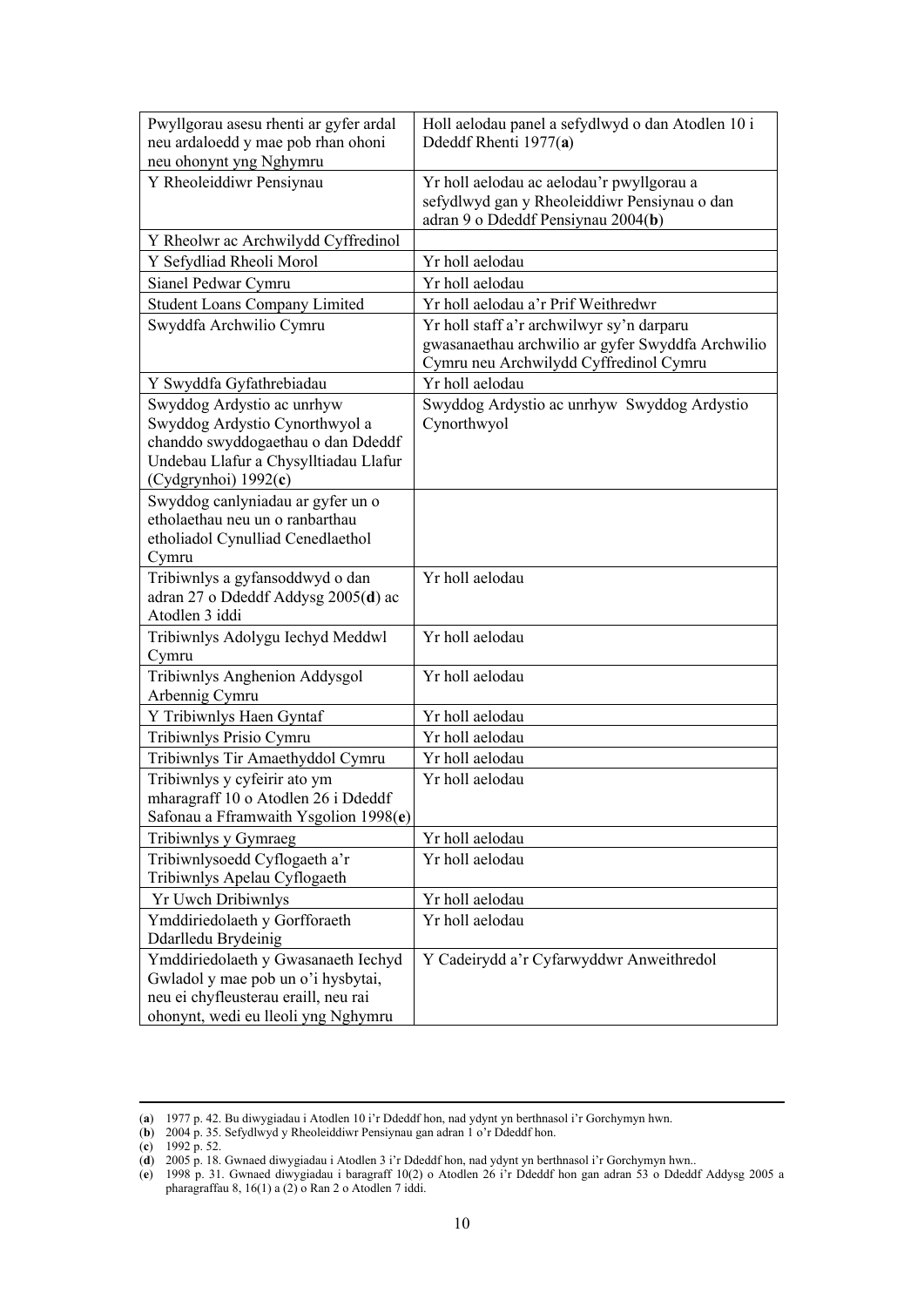#### **EXPLANATORY NOTE**

#### *(This note is not part of the Order)*

This Order designates the persons who are disqualified from being a member of the National Assembly for Wales. The bodies and offices are described in the Schedule to this Order.

This Order does not contain a definitive list of disqualifying offices and memberships (see in particular section 16 of the Government of Wales Act 2006).

This Order revokes the previous Order made in 2010.